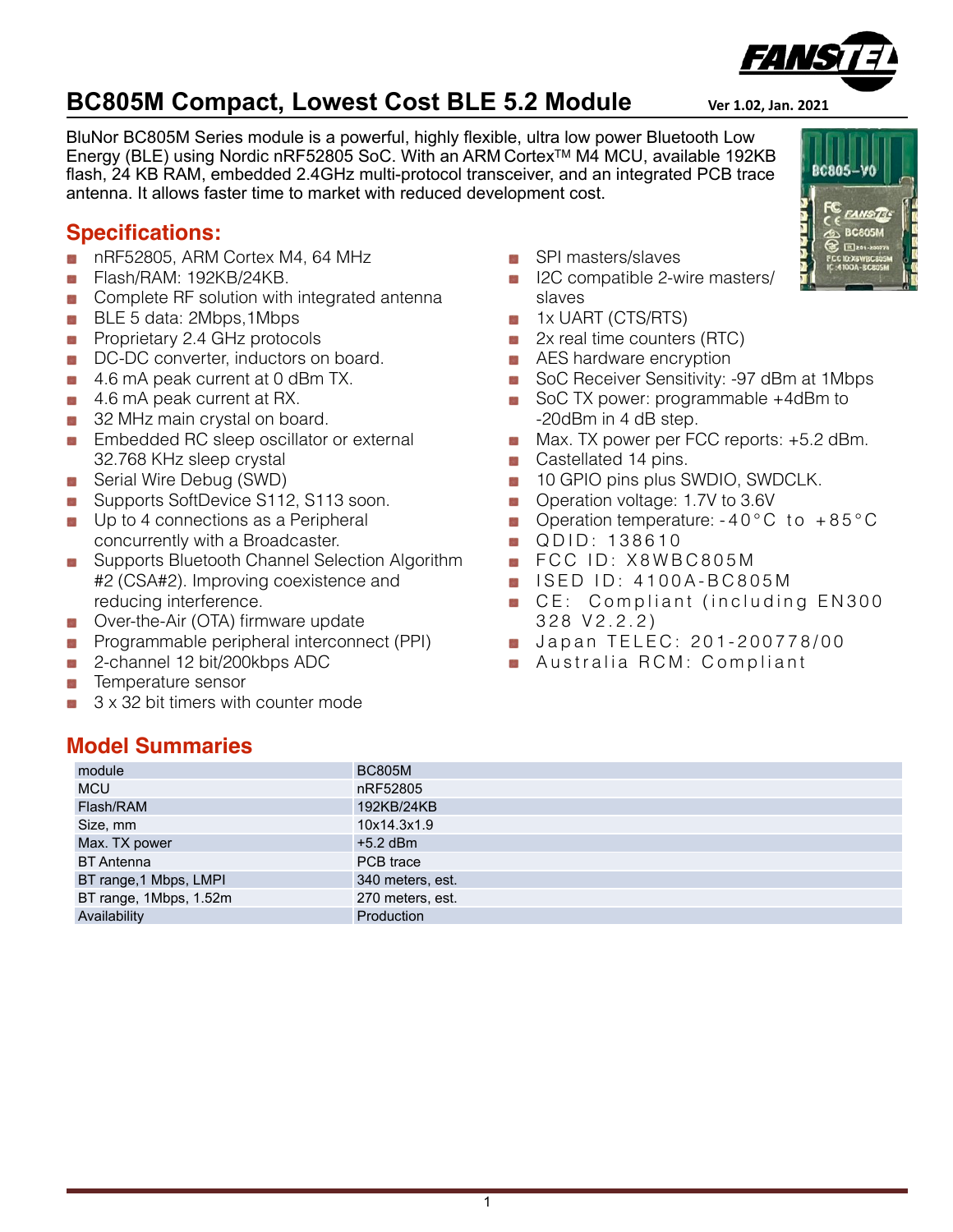

## **BC805M Compact, Lowest Cost BLE 5.2 Module**

Ver 1.02, Jan. 2021

## **Table Of Contents**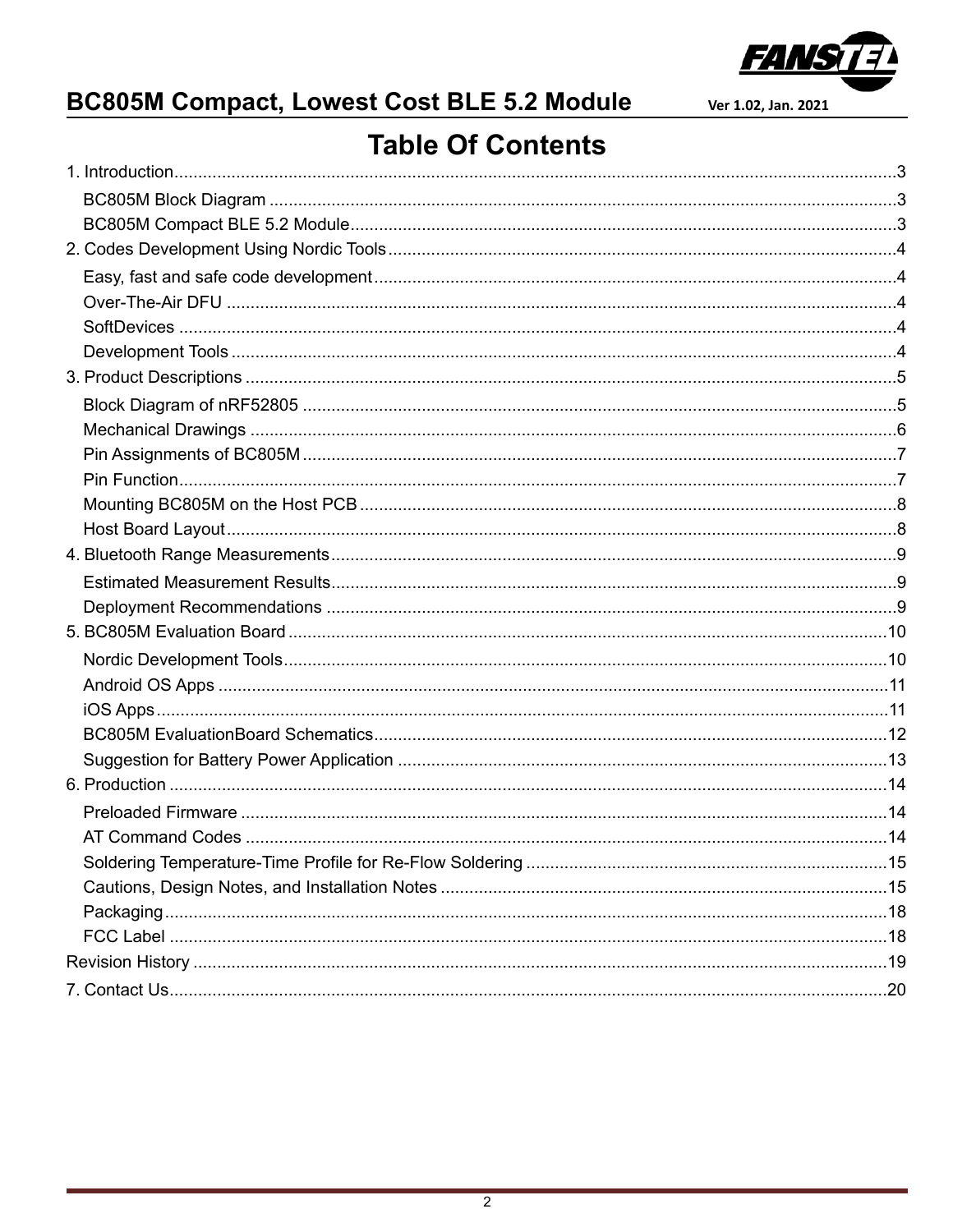

### <span id="page-2-0"></span>**1. Introduction**

BluNor BC805M is powerful, highly flexible, ultra low power wireless modules using Nordic nRF52805 SoCs. With an ARM Cortex™ M4 MCU, up to 192KB flash, 24KB RAM, embedded 2.4GHz multi-protocol transceiver, and an integrated antenna, it allows faster time to market with reduced development cost.

The following is a block diagram of BC805M. Antenna circuit and main clock are integrated. All 10 GPIOs of nRF52805 can be accessed from main board.

#### <span id="page-2-1"></span>**BC805M Block Diagram**

BC805M block diagram is below.



#### <span id="page-2-2"></span>**BC805M Compact BLE 5.2 Module**

- nRF52805, Cortex M4 MCU, 64 MHz
- 192KB flash, 24 KB RAM
- 14 LGA pins, 10 GPIOs, SWDIO, SWDCLK
- Integrated PCB trace antenna
- Size 10x14.3x1.9mm
- Bluetooth range: 340 meters at 1 Mbps, estimated.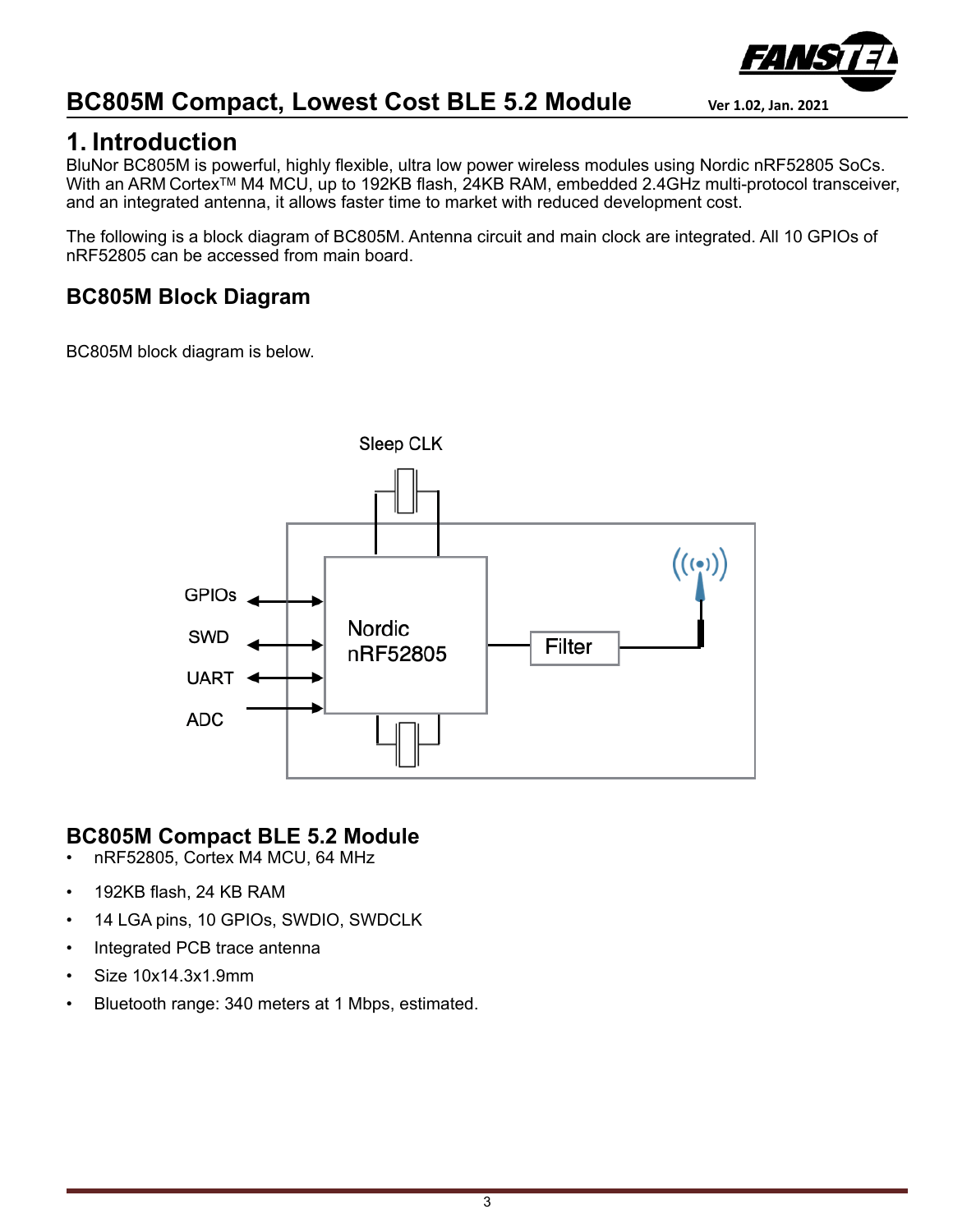



## <span id="page-3-0"></span>**2. Codes Development Using Nordic Tools**

Development tools by Nordic and other third party development tools recommended by Nordic should be used .

#### <span id="page-3-1"></span>**Easy, fast and safe code development**

Nordic development environment for BC805 offers a clean separation between application code development and embedded protocol stacks. This means compile, link and run time dependencies with the embedded stack and associated debugging challenges are removed. The Bluetooth low energy and ANT stack is a pre-compiled binary, leaving application code to be compiled stand-alone. The embedded stack interface uses an asynchronous and event driven model removing the need for RTOS frameworks.

#### <span id="page-3-2"></span>**Over-The-Air DFU**

The BC805 is supported by an Over-The-Air Device Firmware Upgrade (OTA DFU) feature. This allows for in the field updates of application software and SoftDevice.

#### <span id="page-3-3"></span>**SoftDevices**

The Nordic protocol stacks are known as SoftDevices and complement the nRF52 Series SoCs. All nRF52 Series are programmable with software stacks from Nordic. This bring maximum flexibility to application development and allows the latest stack version to be programmed into the SoC.

SoftDevices available from Nordic:

**S112**: Bluetooth low energy concurrent central/peripheral/observer/broadcaster stack.

#### <span id="page-3-4"></span>**Development Tools**

Nordic Semiconductor provides a complete range of hardware and software development tools for the nRF52 Series devices. nRF52 DK board is recommended for firmware development.

Nordic software development tools can be downloaded from the following webpage.

[http://infocenter.nordicsemi.com/index.jsp?topic=/com.nordic.infocenter.nrf52/dita/nrf52/development/](http://infocenter.nordicsemi.com/index.jsp?topic=/com.nordic.infocenter.nrf52/dita/nrf52/development/nrf52_dev_kit.html&cp=1_1) nrf52 dev kit.html&cp=1\_1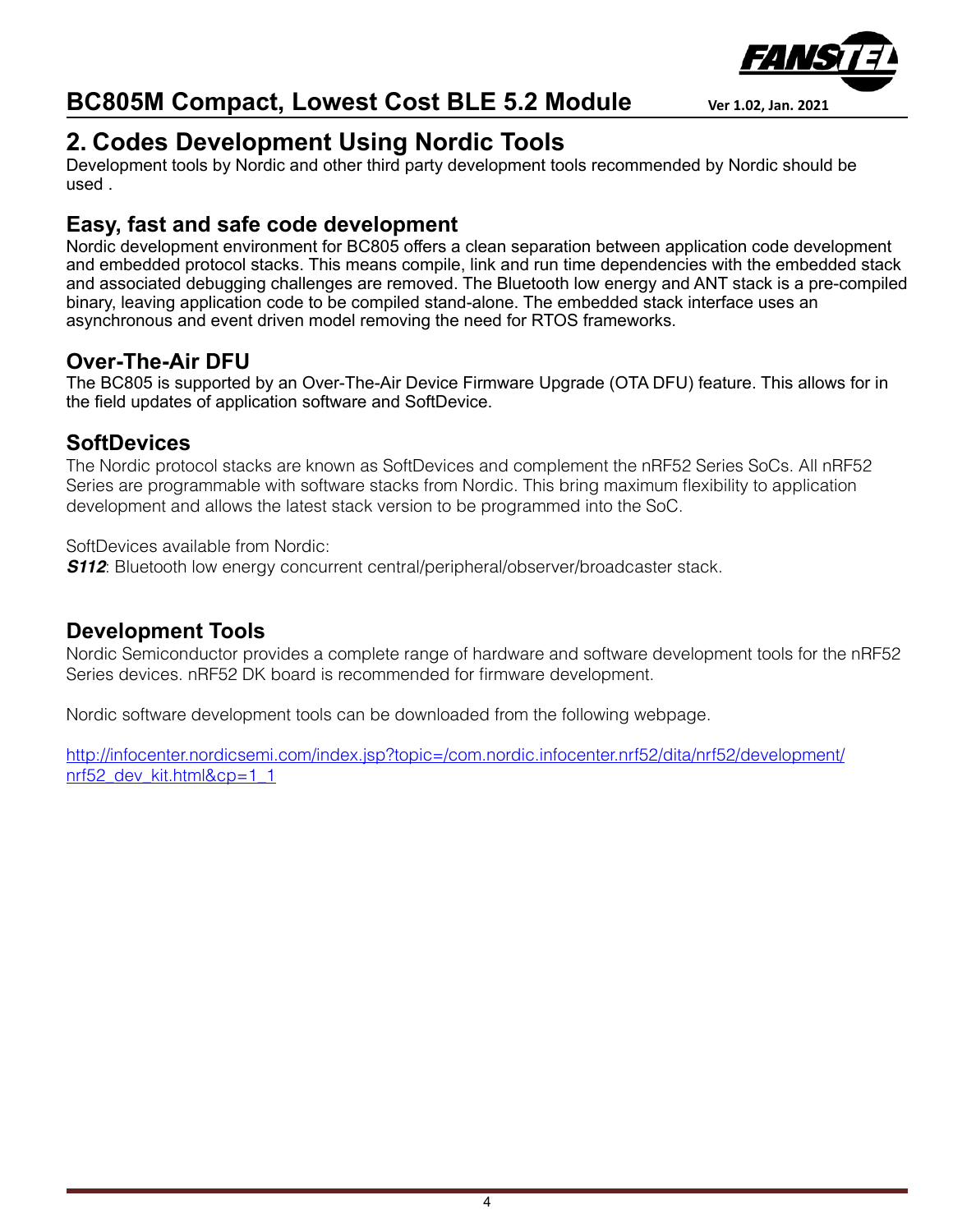

## <span id="page-4-0"></span>**3. Product Descriptions**

Brief description of nRF52805 SoC is provided. For full description of the SoC, please download from Nordic Semiconductor website.

<https://www.nordicsemi.com/Products/Low-power-short-range-wireless/nRF52805>

#### <span id="page-4-1"></span>**Block Diagram of nRF52805**

The following is a block diagram of Nordic nRF52805 Bluetooth Low Energy (BLE) SoC. Arrows with white heads indicate signals that share physical pins with other signals.



The 32 bit ARM Cortex M4 MCU with hardware supports for DSP instructions, code density and execution speed are higher than other Cortex M MCU. The Programmable Peripheral Interconnect (PPI) system provides a 20-channel bus for direct and autonomous system peripheral communication without CPU intervention. This brings predictable latency times for peripheral to peripheral interaction and power saving benefits associated with leaving CPU idle. The device has 2 global power modes ON/OFF, but all system blocks and peripherals have individual power management control which allows for an automatic switching RUN/IDLE for system blocks based only on those required/not required to achieve particular tasks.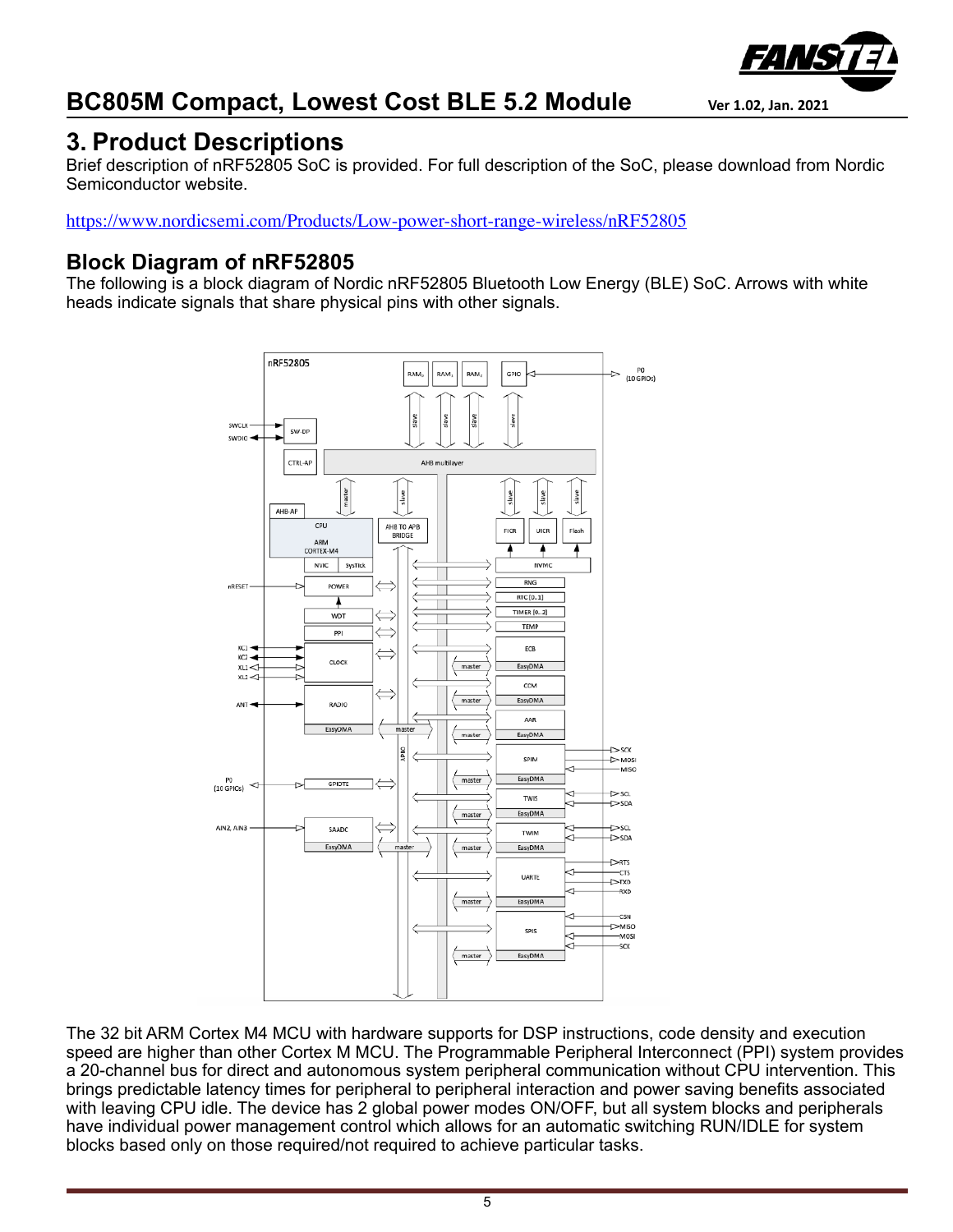

#### <span id="page-5-0"></span>**Mechanical Drawings**

The followings are mechanical drawings of BC805M. Size is 10x14.3mm. It has 14 castellated pins. Top view of module:

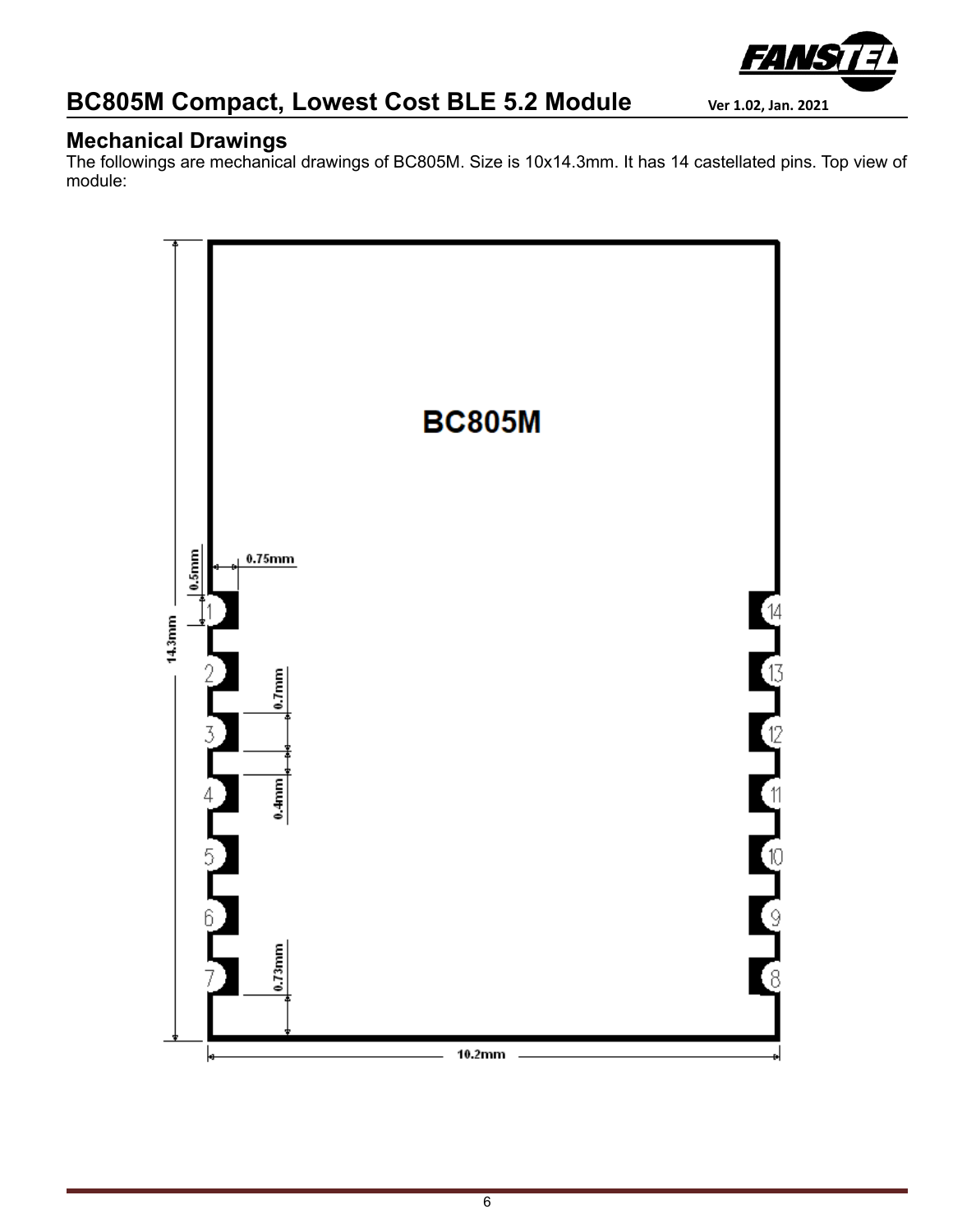

#### <span id="page-6-0"></span>**Pin Assignments of BC805M**

The followings are BC805M pin assignment. Pin functions are in a table in next section. Please refer to Nordic nRF52805 Product Specifications for detailed descriptions and features supported.



#### <span id="page-6-1"></span>**Pin Function**

| <b>BC805M</b>  | nRF52805       | <b>BC805M</b>   |                                                 |
|----------------|----------------|-----------------|-------------------------------------------------|
| pin#           | pin#           | pin name        | Descriptions                                    |
| 1              | F <sub>1</sub> | <b>SWDIO</b>    | Serial Wire Debug I/O for debug and programming |
| 2              | G <sub>1</sub> | <b>SWDCLK</b>   | Serial Wire Debug clock input                   |
| 3              | F <sub>2</sub> | P020            | GPIO. Digital                                   |
| 4              | G <sub>2</sub> | <b>P021-RST</b> | GPIO, digital, configurable as reset            |
| 5              | G <sub>3</sub> | P018            | GPIO, digital                                   |
| 6              | G4             | P016            | GPIO, digital                                   |
| $\overline{7}$ | G <sub>5</sub> | P012            | GPIO, digital                                   |
| 8              | E4             | <b>GND</b>      | Ground                                          |
| 9              | A <sub>6</sub> | <b>VDD</b>      | Power supply (battery)                          |
| 10             | F <sub>6</sub> | P005            | GPIO, digital or analog (AIN3)                  |
| 11             | F <sub>4</sub> | P014            | GPIO, digital                                   |
| 12             | F <sub>5</sub> | P004            | GPIO, digital or analog (AIN2)                  |
| 13             | D <sub>6</sub> | P000            | GPIO, digital or 32.768 KHz clock connection    |
| 14             | D <sub>5</sub> | P001            | GPIO, digital or 32.768 KHz clock connection    |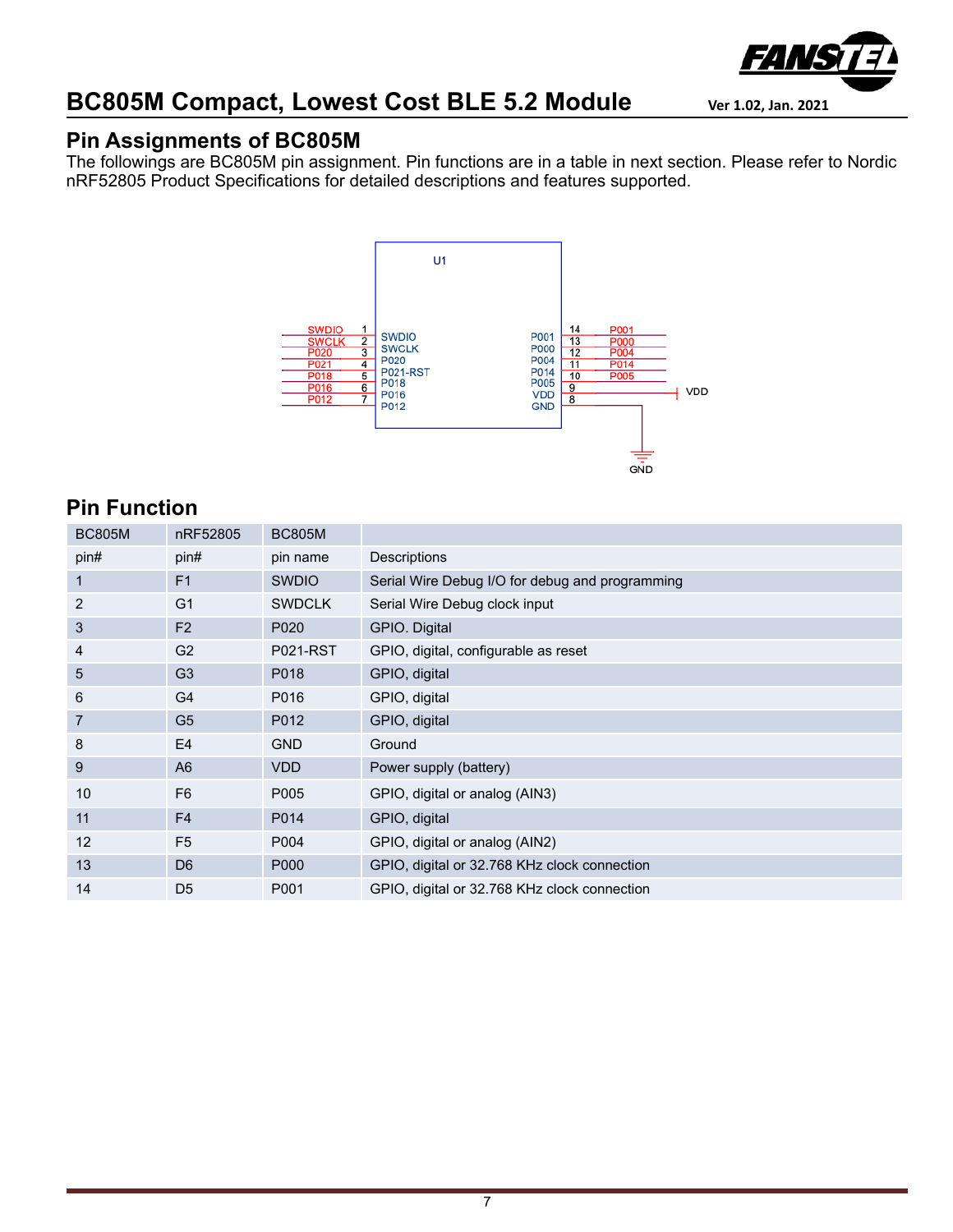#### <span id="page-7-0"></span>**Mounting BC805M on the Host PCB**

The following figure shows recommended mounting of BC805 module on the host PCB.

- For the best Bluetooth range performance, the antenna area of BC805M module shall extend 4.4 mm outside the edge of host PCB board, or 4.4 mm outside the edge of a ground plane.
- The next choice is to place BC805M on a corner of host PCB, the antenna area shall extend 4.4 mm from the edge of ground plane. Ground plane shall be at least 5 mm from the edge of the antenna area of module.
- We don't recommend mounting BC805M module in the middle of a host PCB.

4.4 mm

# **BC820M** 4.4 mm **BC820M** Best Good Ground plane

For the best Bluetooth range performance, keep all external metal at least 30mm from the antenna area.

#### <span id="page-7-1"></span>**Host Board Layout**

Library components for some PCB layout software are available. Or, it can be extracted from EV-BC805M evaluation board Gerber files. Gerber files can be downloaded from:

[http://www.fanstel.com/download-document/.](http://www.fanstel.com/download-document/)



5 mm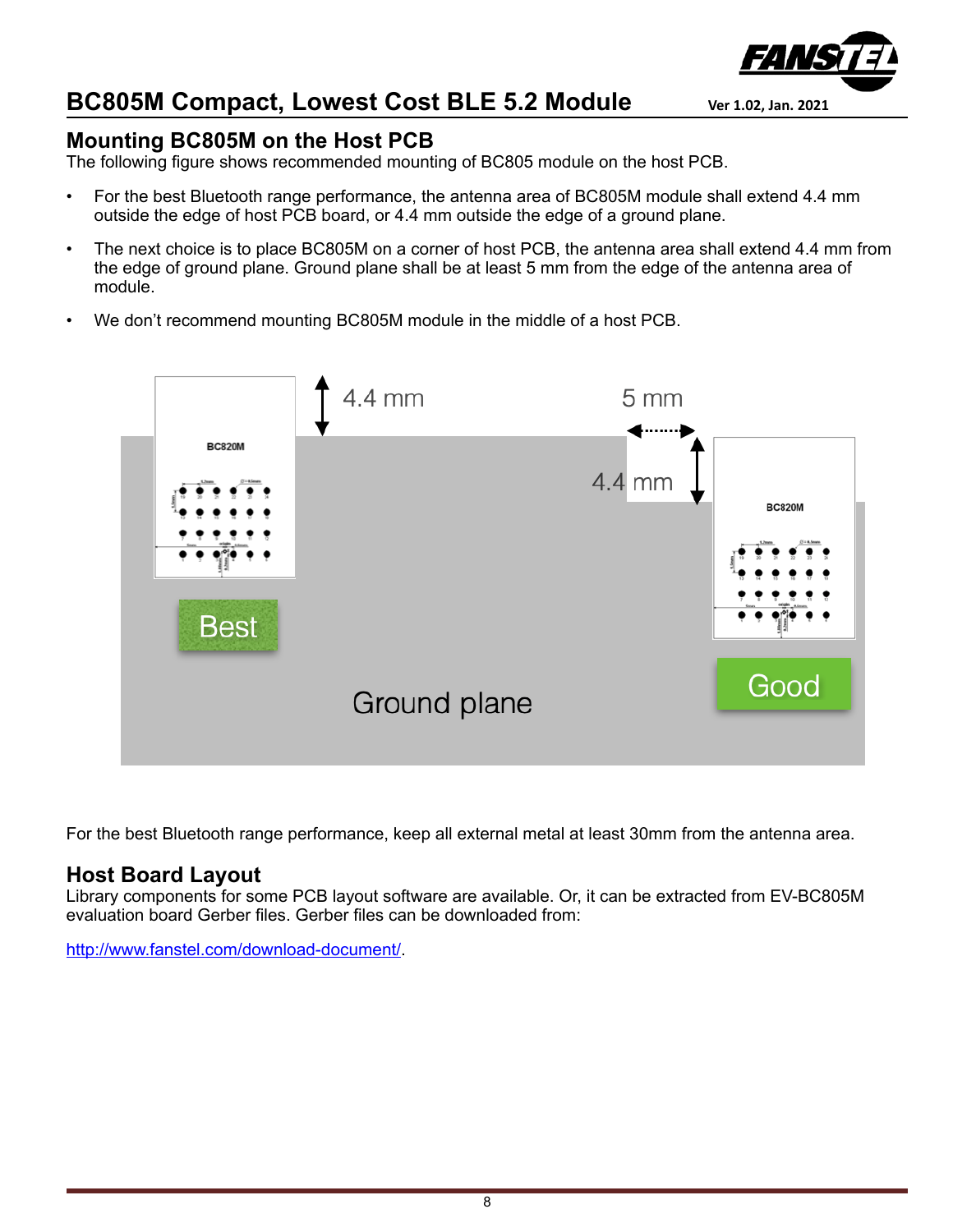

### <span id="page-8-0"></span>**4. Bluetooth Range Measurements**

Bluetooth range measurement hex codes can be downloaded from **Bluetooth Range Measurements** section of this webpage.

<http://www.fanstel.com/download-document/>

Description of measurement site, measurement methods, and range raw data are available at:

<https://www.fanstel.com/testreport/>

#### <span id="page-8-1"></span>**Estimated Measurement Results**

Bluetooth ranges are measured for antennas at two heights.

- 1.52 meters or 5 feet, the typical height of thermostat in the USA.
- Low Multiple Path Interference (LMPI) or 60% Fresnel zone clearance.

| Data rate/Antenna height, meters   | <b>BC805M</b>    |
|------------------------------------|------------------|
| 1Mbps/1.52 meters, between modules | 270 meters, est. |
| 1Mbps/LMPI, between modules        | 340 meters, est. |

#### <span id="page-8-2"></span>**Deployment Recommendations**

- To have the best Bluetooth data reception, direct line of sight between 2 devices should be away from ground or wall.
- If one device must be installed closer to ground or a wall, install other devices far away from a wall or ground.
- Indoor condition is different for different building. We suggest testing Bluetooth data reception in the building with the worst case condition.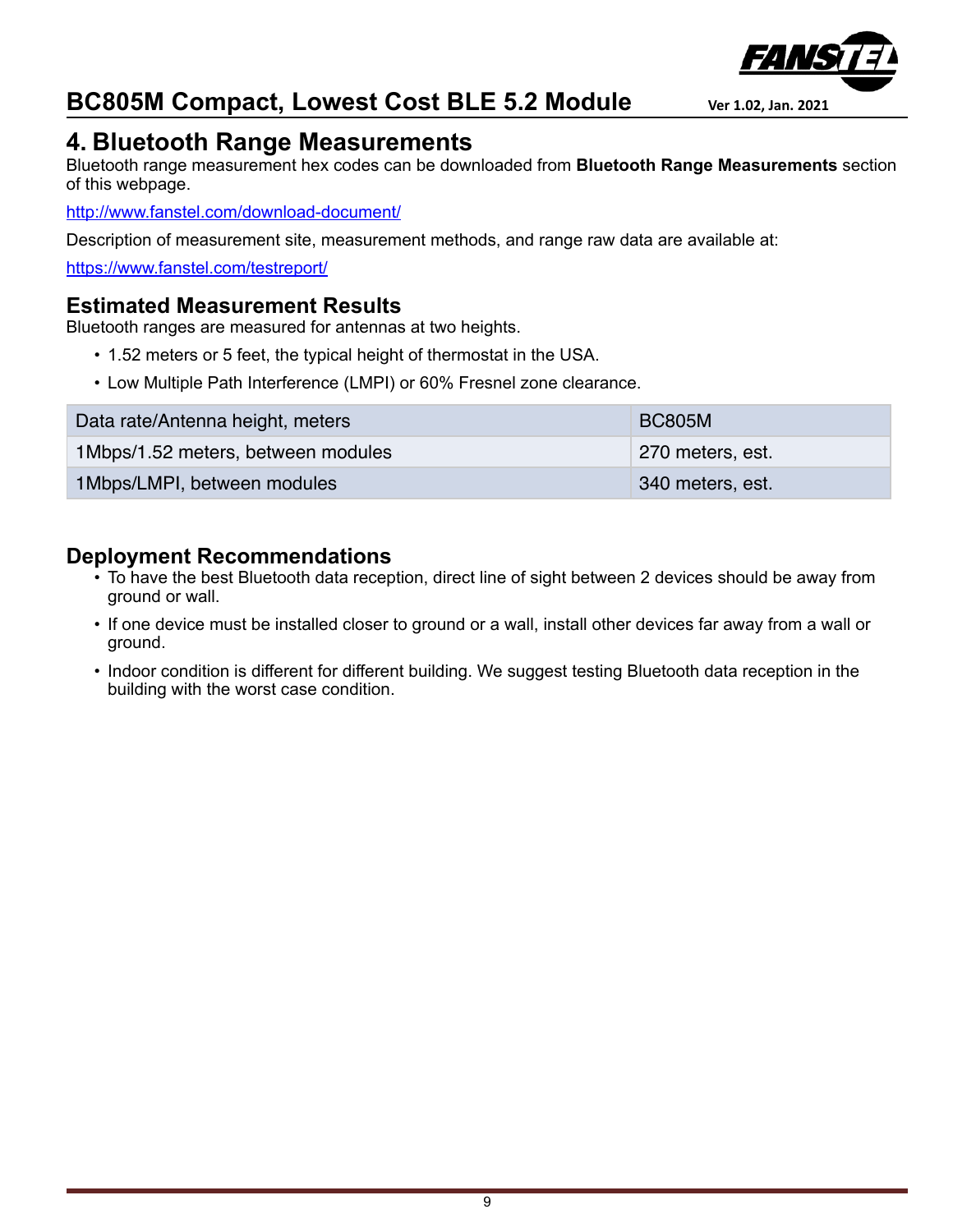

## <span id="page-9-0"></span>**5. BC805M Evaluation Board**

An evaluation board consists of the followings:

- Mini USB cable
- Evaluation board
- 10-conductor cable for connection to Nordic nRF52 DK (DK is not included)



#### <span id="page-9-1"></span>**Nordic Development Tools**

A Nordic nRF52832-DK or nRF52840-DK is recommended for programming this evaluation board. Nordic development tools can be downloaded from:

<https://www.nordicsemi.com/Products/Low-power-short-range-wireless/nRF52805>

Many application examples can be downloaded from Nordic website.

Some firmware, Android OS, and iOS app codes can be downloaded from **Bluetooth 5 Codes section** of this Fanstel webpage.

<http://www.fanstel.com/download-document/>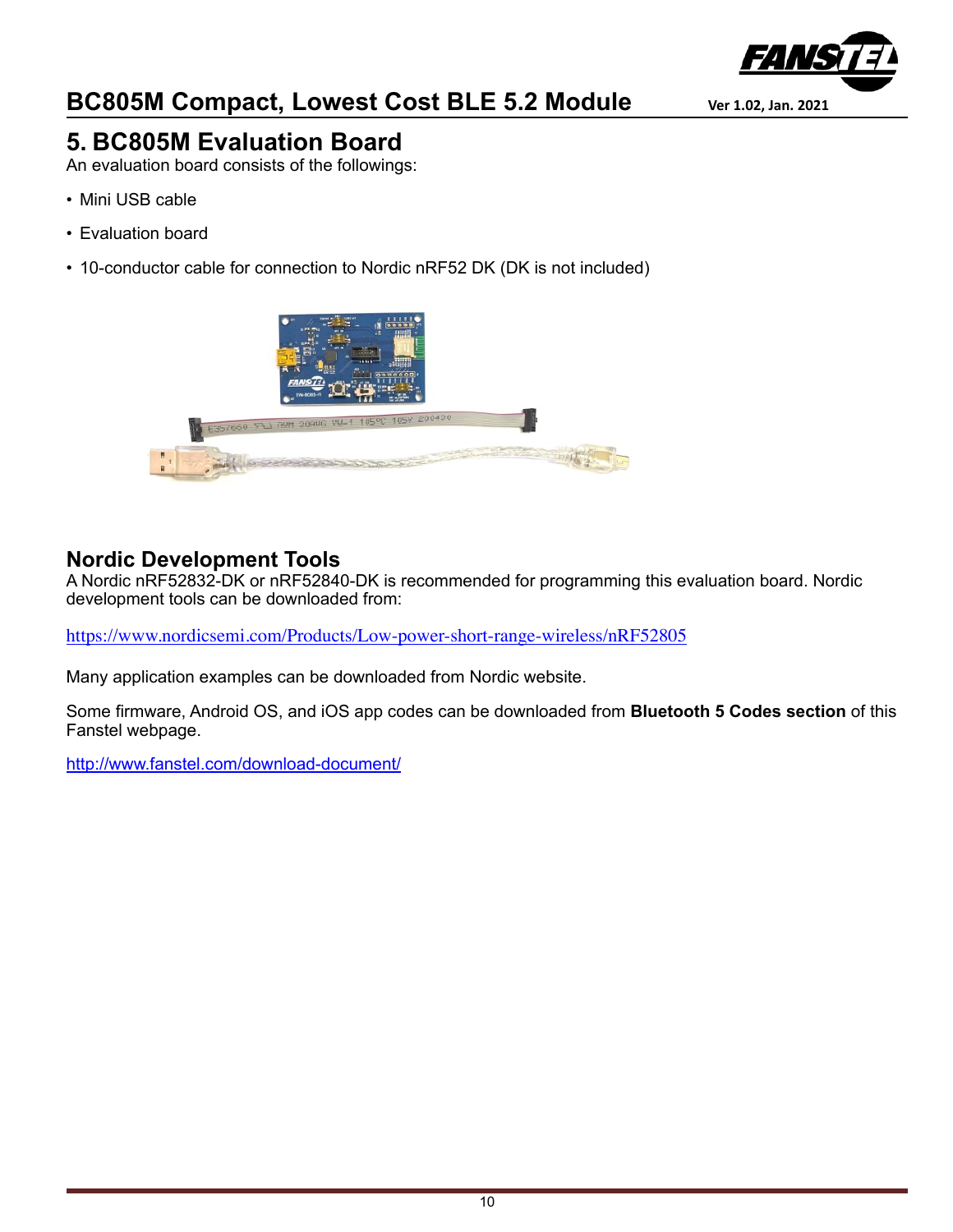

To program BC805M on the evaluation board:

• Download and set up on your Windows PC or MAC, nRF command line tool 10.2.1 or newer. <https://www.nordicsemi.com/Software-and-Tools/Development-Tools/nRF-Command-Line-Tools/Download>

• Download and set up on your Windows PC or MAC, nRF Connect desktop 3.2.0 or newer. <https://www.nordicsemi.com/Software-and-Tools/Development-Tools/nRF-Connect-for-desktop>

• Connect EV-BC805M to the **Debug out** connector of a Nordic nRF52832-DK or nRF52840-DK.



• Use *nRF Connect* to program BC805M module on the EV board.

#### <span id="page-10-0"></span>**Android OS Apps**

The following Android OS apps are available for download from Google Play Store: *BlueNor nrf5x*: to use with Bluetooth 5 stacks, AT commands, or Slave firmware. Master firmware does not connect to a smartphone. Source codes can be downloaded from http://www.fanstel.com/download-document/

*BlueNor Mesh*: to use with BlueNor mesh firmware to send command to any node in a mesh. Node number is displayed when acknowledgement is received. Source codes will be uploaded to Fanstel website when supporting Bluetooth 5.

#### <span id="page-10-1"></span>**iOS Apps**

The following iOS apps can be downloaded from Apple APP Store.

*BlueNor Mesh*: to use with BlueNor mesh firmware to send command to any node in a mesh. Node number is displayed when acknowledgement is received.

*BlueNor nrf5x* firmware, apps, and source codes will be uploaded when ready.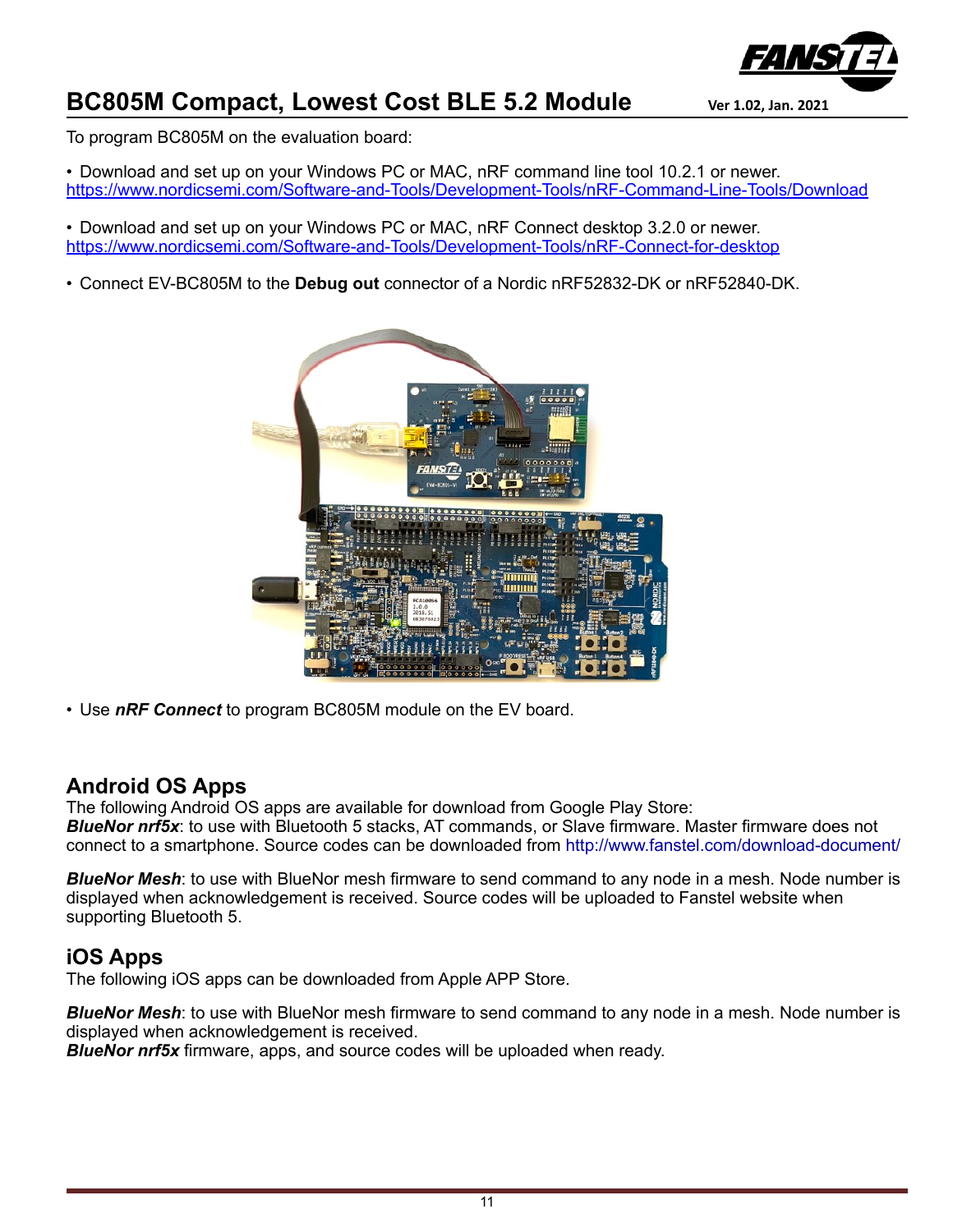

## <span id="page-11-0"></span>**BC805M EvaluationBoard Schematics**

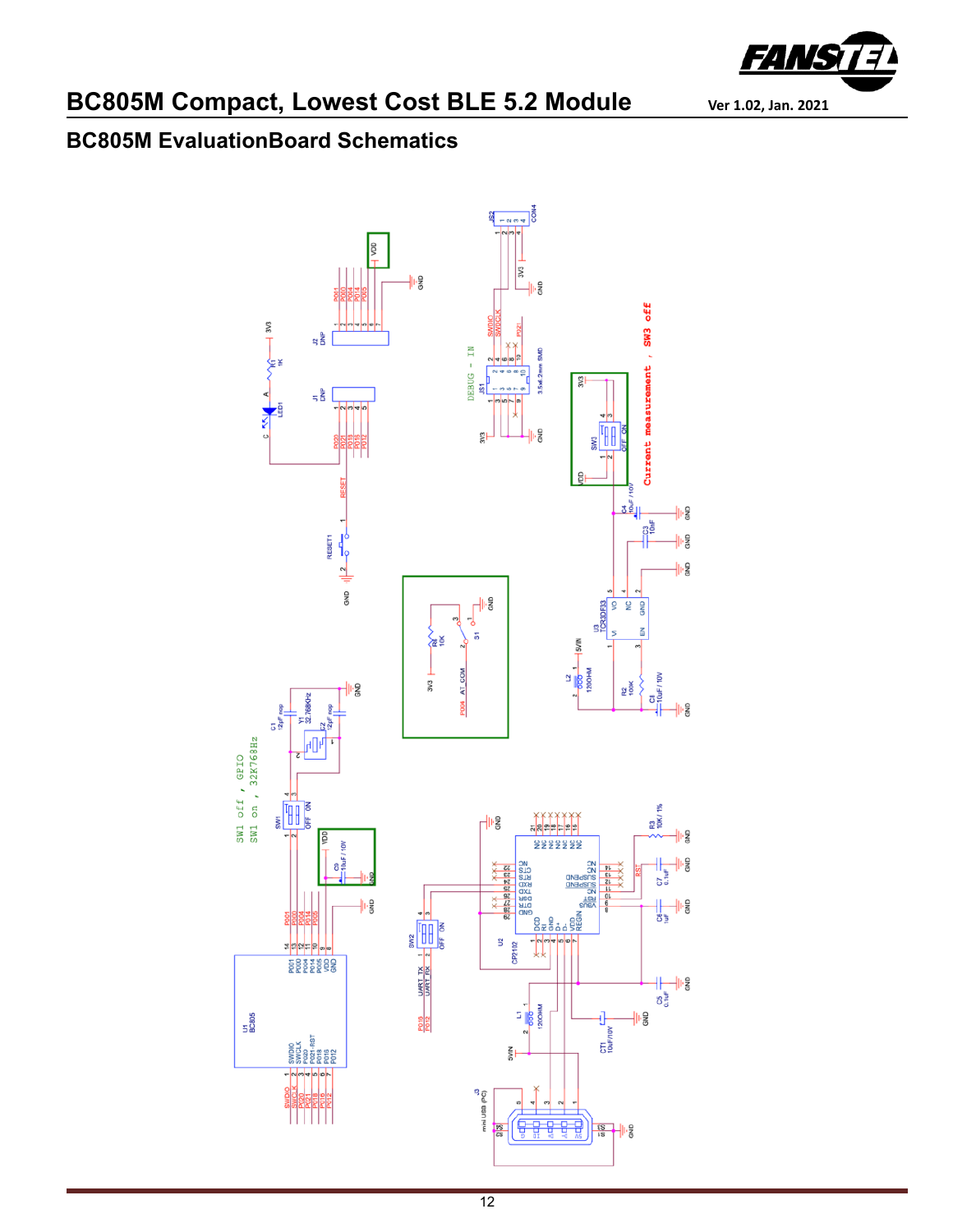

Evaluation board can be used as a reference design for using modules.

#### <span id="page-12-0"></span>**Suggestion for Battery Power Application**

Standby current consumption is important for battery-powered product. Both 32 MHz main crystal and load capacitors are inside module. You can enable internal RC oscillator for sleep clock or install an external 32.768 sleep crystal.

Two inductors required for on-board DC to DC converter are inside BC805M. You can enable DCDC converter to have lower power consumption.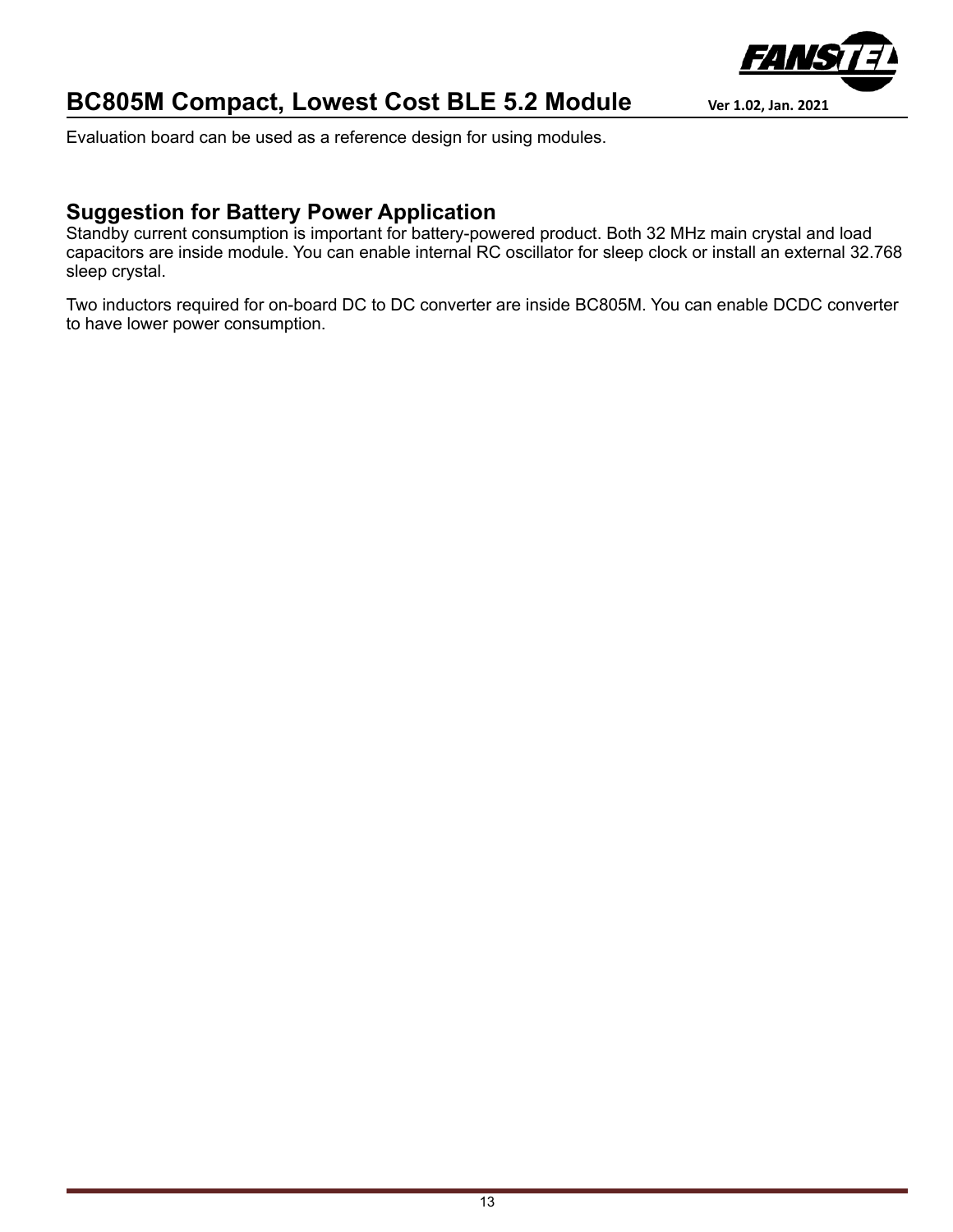

## <span id="page-13-0"></span>**6. Production**

#### <span id="page-13-1"></span>**Preloaded Firmware**

Production testing codes are not erased before shipping from factory. To load your firmware, please erase the entire chip and re-program using instruction below.

//program BT840 Bootloader+Softdevice+Application hex

nrfjprog -f NRF52 --program BT840\_AT\_3in1PC181113.hex --chiperase --reset

//The file BT840\_AT\_3in1PC181113.hex = softdevice S140v6.1.1+BT840\_AT\_UARTwithout32K+bootloader

#### <span id="page-13-2"></span>**AT Command Codes**

AT command codes are used for production testing. Up to date codes can be downloaded from:

<https://www.fanstel.com/download-document/>

You can erase and reprogram with your codes. Or, use AT command codes as preloaded.

Because of the size of AT command codes, a bootloader is not included in BC805M. DFU OTA is not possible for the preloaded codes. However, it is possible to erase the preloaded codes and load your own codes with a bootloader through the SWDIO interface.

Programming services are available in factory with MOQ and programming charges.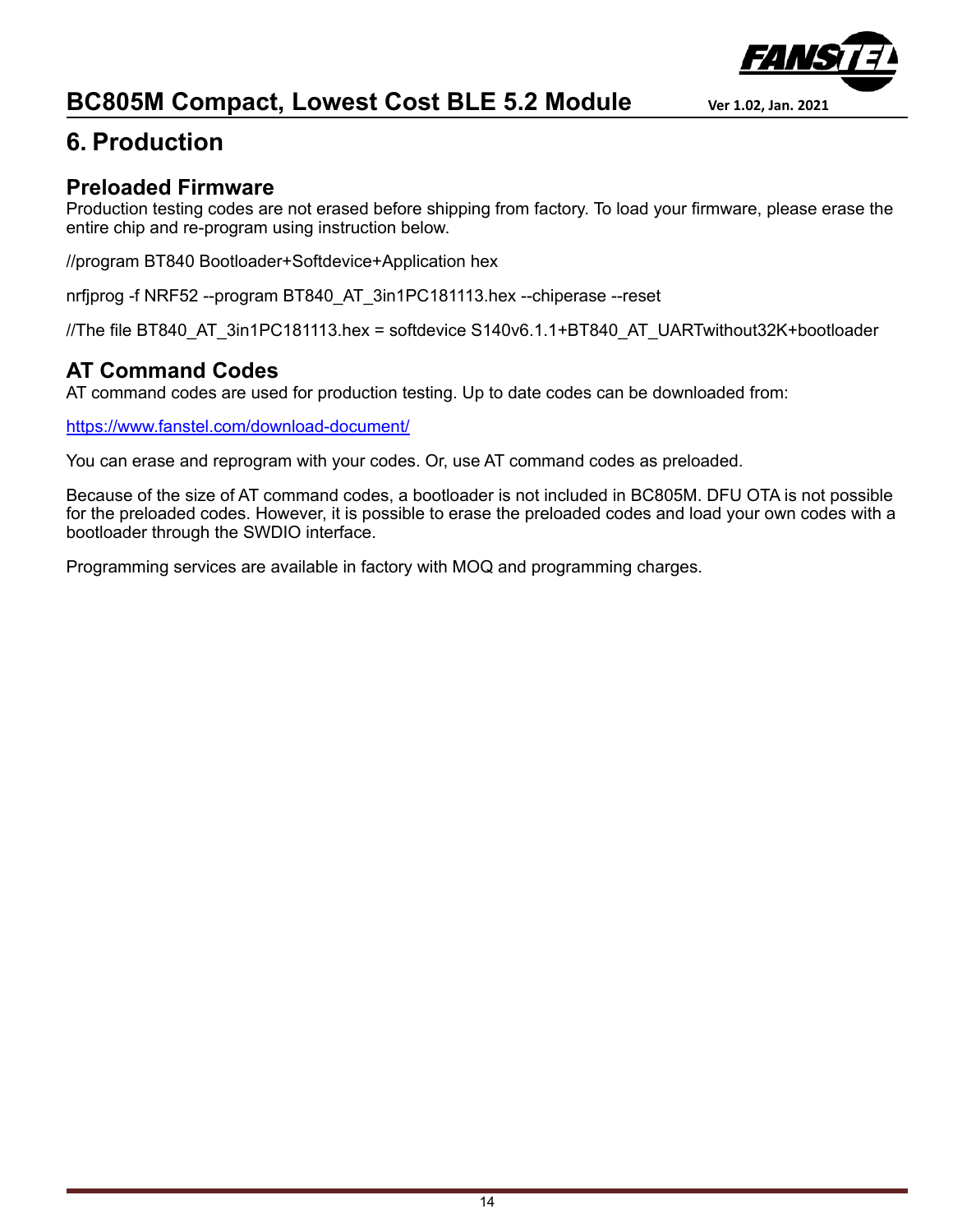

#### <span id="page-14-0"></span>**Soldering Temperature-Time Profile for Re-Flow Soldering**

Maximum number of cycles for re-flow is 2. No opposite side re-flow is allowed due to module weight.



#### <span id="page-14-1"></span>**Cautions, Design Notes, and Installation Notes**

Failure to follow the guidelines set forth in this document may result in degrading of the product's functions and damage to the product.

#### *Design Notes*

- (1)Follow the conditions written in this specification, especially the control signals of this module.
- (2)The supply voltage has to be free of AC ripple voltage (for example from a battery or a low noise regulator output). For noisy supply voltages, provide a decoupling circuit (for example a ferrite in series connection and a bypass capacitor to ground of at least 47uF directly at the module).
- (3)This product should not be mechanically stressed when installed.
- (4)Keep this product away from heat. Heat is the major cause of decreasing the life of these products.
- (5)Avoid assembly and use of the target equipment in conditions where the products' temperature may exceed the maximum tolerance.
- (6)The supply voltage should not be exceedingly high or reversed. It should not carry noise and/or spikes.
- (7)this product away from other high frequency circuits.

*Notes on Antenna and PCB Layout*

- (1)Don't use a module with internal antenna inside a metal case.
- (2)For PCB layout: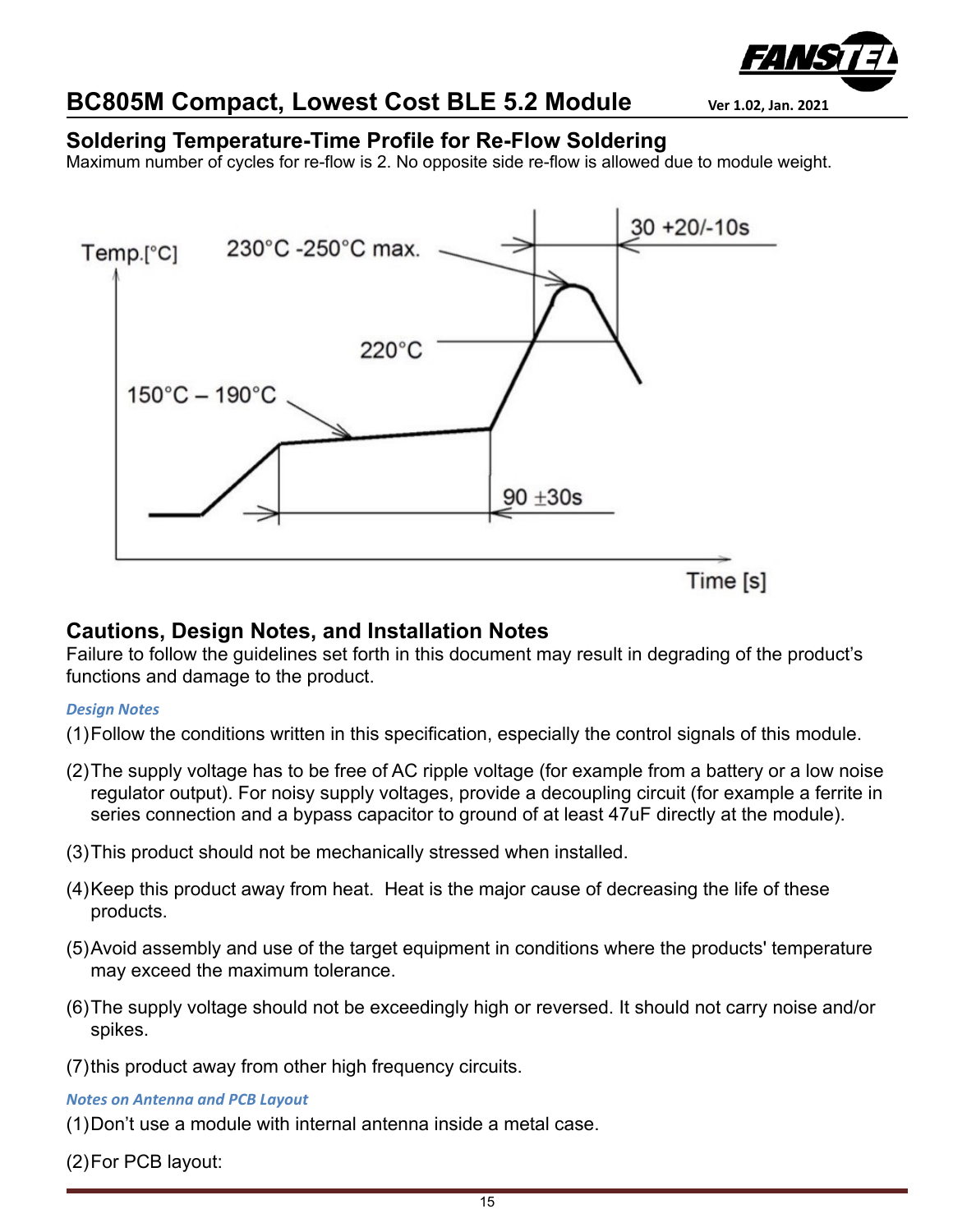

- 
- Avoid running any signal line below module whenever possible,
- No ground plane below antenna,
- If possible, cut-off the portion of main board PCB below antenna.

#### *Installation Notes*

- (1)Reflow soldering is possible twice based on the time-temperature profile in this data sheets. Set up the temperature at the soldering portion of this product according to this reflow profile.
- (2)Carefully position the products so that their heat will not burn into printed circuit boards or affect the other components that are susceptible to heat.
- (3)Carefully locate these products so that their temperatures will not increase due to the effects of heat generated by neighboring components.
- (4)If a vinyl-covered wire comes into contact with the products, then the cover will melt and generate toxic gas, damaging the insulation. Never allow contact between the cover and these products to occur.
- (5)This product should not be mechanically stressed or vibrated when reflowed.
- (6)If you want to repair your board by hand soldering, please keep the conditions of this chapter.
- (7)Do not wash this product.
- (8)Refer to the recommended pattern when designing a board.
- (9)Pressing on parts of the metal cover or fastening objects to the metal will cause damage to the unit.
- (10)For more details on LGA (Land Grid Array) soldering processes refer to the application note.

#### *Usage Condition Notes*

- (1)Take measures to protect the unit against static electricity. If pulses or other transient loads (a large load applied in a short time) are applied to the products, check and evaluate their operation before assembly on the final products.
- (2)Do not use dropped products.
- (3)Do not touch, damage or soil the pins.
- (4) Follow the recommended condition ratings about the power supply applied to this product.
- (5)Electrode peeling strength: Do not add pressure of more than 4.9N when soldered on PCB
- (6) Pressing on parts of the metal cover or fastening objects to the metal cover will cause damage.
- (7) These products are intended for general purpose and standard use in general electronic equipment, such as home appliances, office equipment, information and communication equipment.

#### *Storage Notes*

(1)The module should not be stressed mechanically during storage.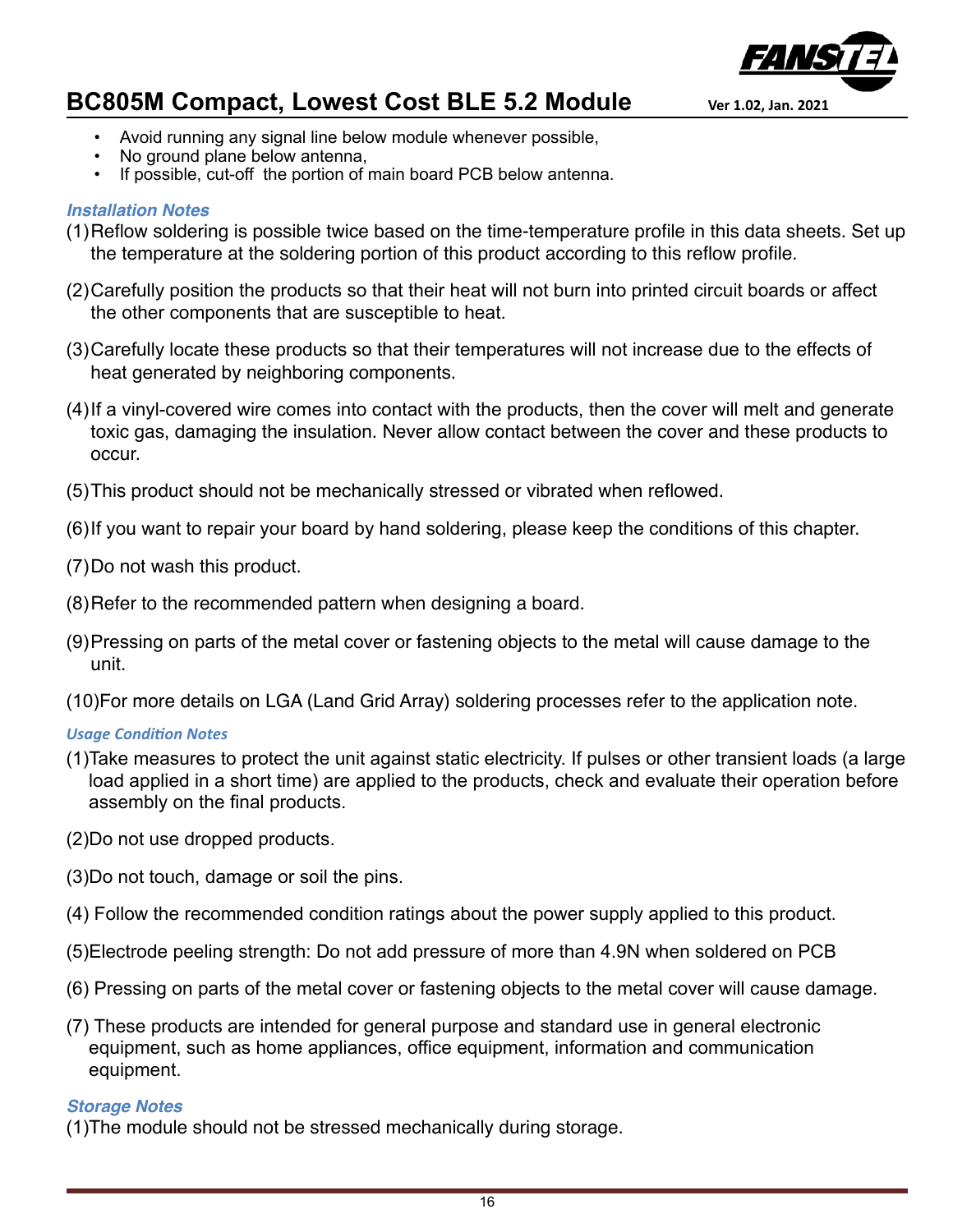

- (2)Do not store these products in the following conditions or the performance characteristics of the product, such as RF performance will be adversely affected:
	- Storage in salty air or in an environment with a high concentration of corrosive gas.
	- Storage in direct sunlight
	- Storage in an environment where the temperature may be outside the range specified.
	- Storage of the products for more than one year after the date of delivery storage period.
- (3) Keep this product away from water, poisonous gas and corrosive gas.
- (4) This product should not be stressed or shocked when transported.
- (5) Follow the specification when stacking packed crates (max. 10).

#### *Safety Conditions*

These specifications are intended to preserve the quality assurance of products and individual components. Before use, check and evaluate the operation when mounted on your products. Abide by these specifications, without deviation when using the products. These products may short-circuit. If electrical shocks, smoke, fire, and/or accidents involving human life are anticipated when a short circuit occurs, then provide the following failsafe functions, as a minimum.

- (1)Ensure the safety of the whole system by installing a protection circuit and a protection device.
- (2)Ensure the safety of the whole system by installing a redundant circuit or another system to prevent a dual fault causing an unsafe status.

#### *Other Cautions*

- (1)This specification sheet is copyrighted. Reproduction of this data sheets is permissible only if reproduction is without alteration and is accompanied by all associated warranties, conditions, limitations, and notices.
- (2)Do not use the products for other purposes than those listed.
- (3)Be sure to provide an appropriate failsafe function on your product to prevent an additional damage that may be caused by the abnormal function or the failure of the product.
- (4)This product has been manufactured without any ozone chemical controlled under the Montreal Protocol.
- (5)These products are not intended for other uses, other than under the special conditions shown below. Before using these products under such special conditions, check their performance and reliability under the said special conditions carefully to determine whether or not they can be used in such a manner.
	- In liquid, such as water, salt water, oil, alkali, or organic solvent, or in places where liquid may splash.
	- In direct sunlight, outdoors, or in a dusty environment
	- In an environment where condensation occurs.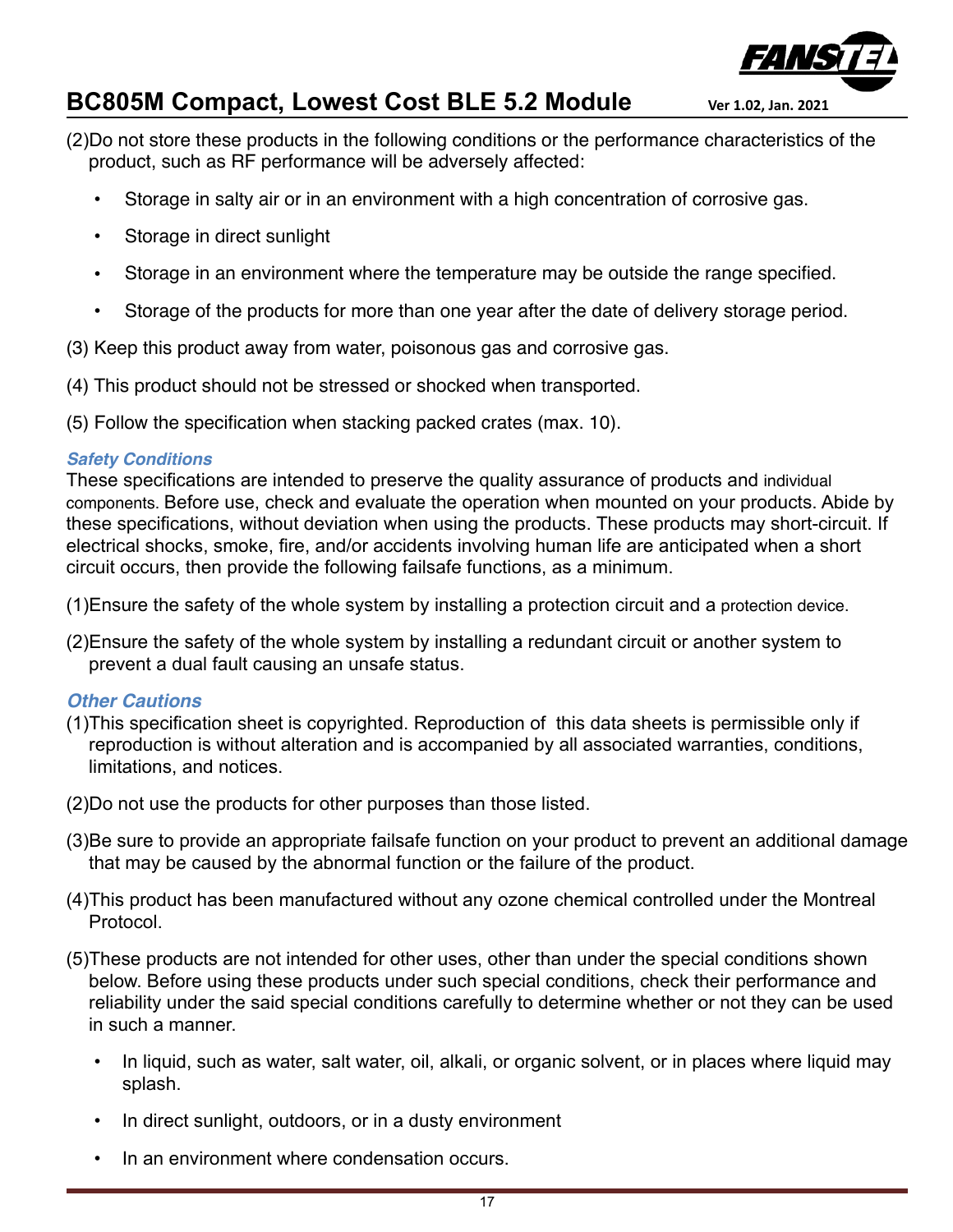

- In an environment with a high concentration of harmful gas.
- (6) If an abnormal voltage is applied due to a problem occurring in other components or circuits, replace these products with new products because they may not be able to provide normal performance even if their electronic characteristics and appearances appear satisfactory.
- (7) When you have any question or uncertainty, contact Fanstel.

#### <span id="page-17-0"></span>**Packaging**

Production modules are delivered in reel, 1000 modules in each reel.

#### <span id="page-17-1"></span>**FCC LABEL**

The Original Equipment Manufacturer (OEM) must ensure that the OEM modular transmitter must be labeled with its own FCC ID number. This includes a clearly visible label on the outside of the final product enclosure that displays the contents shown below. If the FCC ID is not visible when the equipment is installed inside another device, then the outside of the device into which the equipment is installed must also display a label referring to the enclosed equipment

The end product with this module may subject to perform FCC part 15 unintentional emission test requirement and be properly authorized.

This device is intended for OEM integrator only.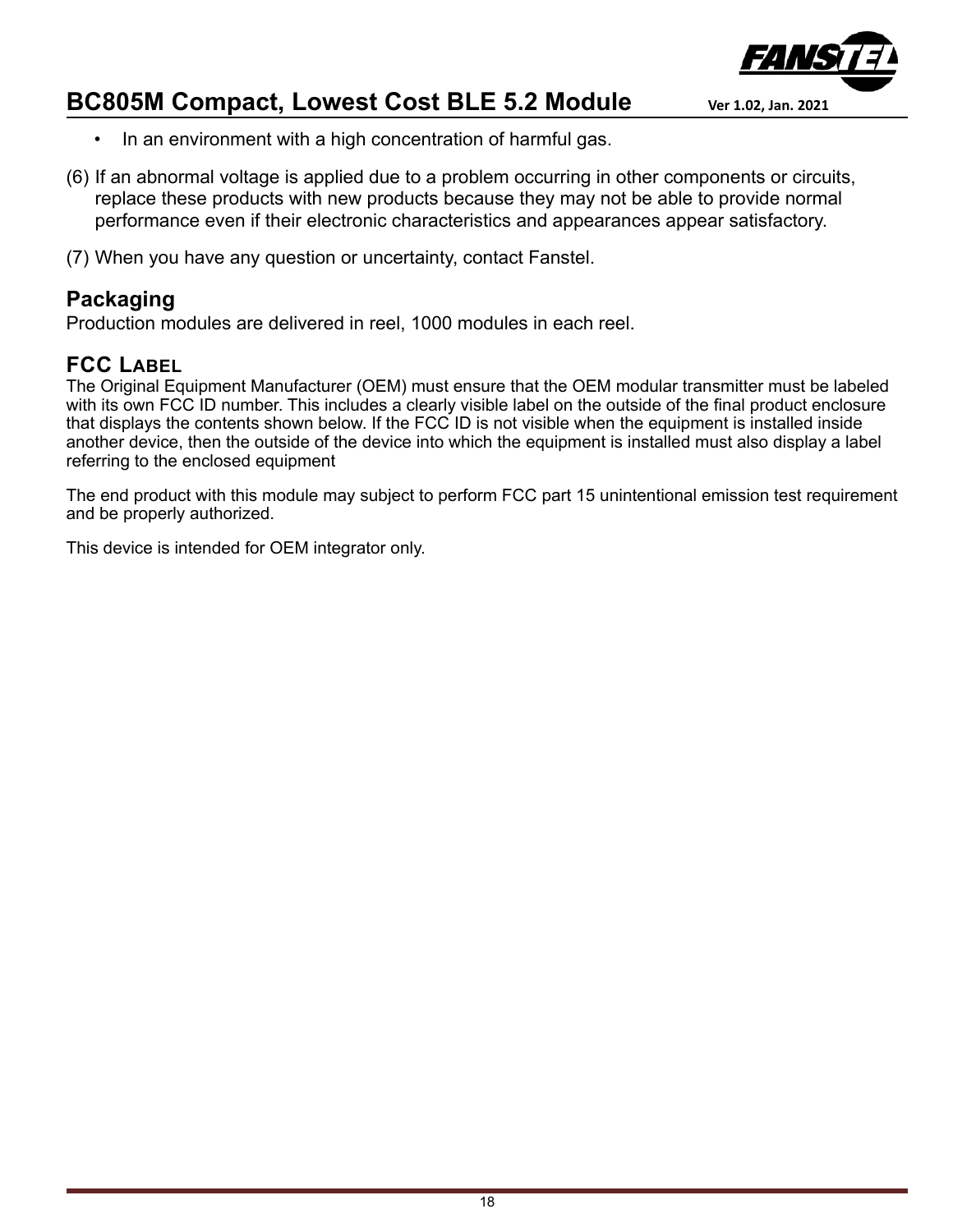

## <span id="page-18-0"></span>**Revision History**

- July 2020, Ver. 0.91: Initial draft release.
- Aug. 2020, Ver 0.92: Add EV board schematics.
- Aug. 2020, Ver 0.93: Add product photo
- Oct. 2020, Ver 0.99: Add FCC, ISED, TELEC certification numbers.
- Dec. 2020, Ver. 1.00: Add CE and RCM compliant status, Update photos.
- Dec.2020, Ver. 1.01: Update EV-BC805M schematics.
- Jan. 2021, Ver. 1.02: Add EV-BC805M set up.